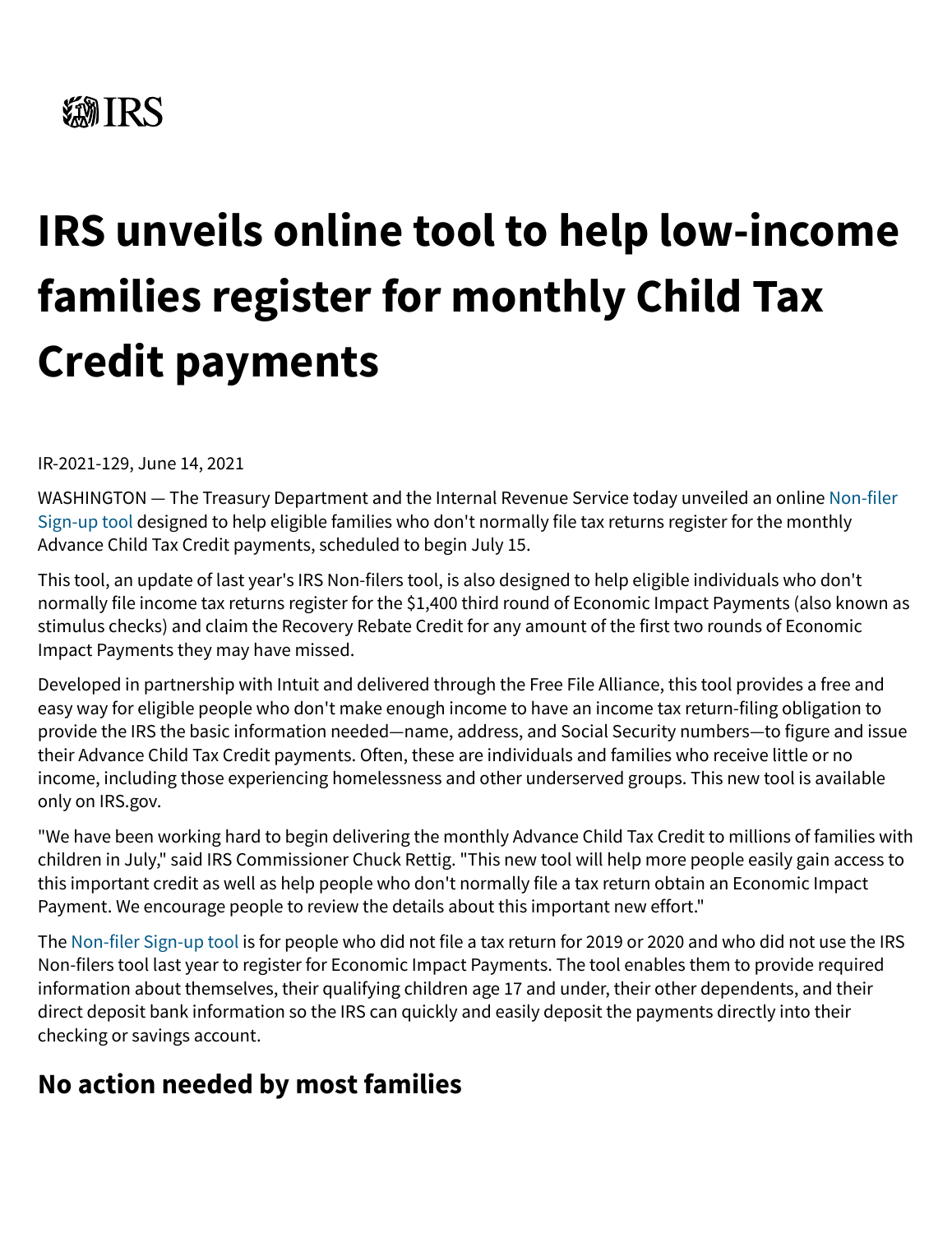Eligible families who already filed or plan to file 2019 or 2020 income tax returns should not use this tool. Once the IRS processes their 2019 or 2020 tax return, the information will be used to determine eligibility and issue advance payments. Families who want to claim other tax benefits, such as the Earned Income Tax Credit for lowand moderate-income families, should not use this tool and instead file a regular tax return. For them, the fastest and easiest way to file a return is the [Free File](https://www.irs.gov/filing/free-file-do-your-federal-taxes-for-free) system, available only on IRS.gov.

## **Public-private partnership plays vital role**

Intuit developed the Non-filer Sign-up tool for the IRS and delivers this tool through its participation in the Free File Alliance. Intuit has a long history of working closely with the IRS on innovative solutions, including last year's Non-filers: Enter Payment Info Here tool. In addition, for many years, Intuit has offered Free File Fillable Forms, also delivered through the Free File Alliance. This is the electronic version of IRS paper forms, which provides all taxpayers with the option to electronically file for free. There are no income restrictions for using this option to file a 2020 tax return.

#### **Watch out for scams**

The IRS urges everyone to be on the lookout for scams related to both Advance Child Tax Credit payments and Economic Impact Payments. The IRS emphasized that the only way to get either of these benefits is by either filing a tax return with the IRS or registering online through the Non-filer Sign-up tool, exclusively on IRS.gov. Any other option is a scam.

Watch out for scams using email, phone calls or texts related to the payments. Be careful and cautious: The IRS never sends unsolicited electronic communications asking anyone to open attachments or visit a nongovernmental web site.

#### **Other tools coming soon**

The IRS has created a special Advance Child Tax Credit 2021 page at [IRS.gov/childtaxcredit2021](https://www.irs.gov/credits-deductions/advance-child-tax-credit-payments-in-2021), designed to provide the most up-to-date information about the credit and the advance payments.

The page already features a link to the Non-filer Sign-up tool. In the next few weeks, it will also feature other useful new tools, including:

- An interactive Child Tax Credit eligibility assistant to help families determine whether they qualify for the Advance Child Tax Credit payments.
- Another tool, the Child Tax Credit Update Portal, will initially enable anyone who has been determined to be eligible for advance payments to see that they are eligible and unenroll/opt out of the advance payment program. Later, it will allow people to check on the status of their payments, make updates to their information and be available in Spanish.

#### **Community partners can help**

The IRS urges community groups, non-profits, associations, education organizations and anyone else with connections to people with children to share this critical information about the Advance Child Tax Credit as well as other important benefits. The IRS will provide additional materials and information in the near future that can be easily shared by social media, email and other methods.

### **About the Advance Child Tax Credit**